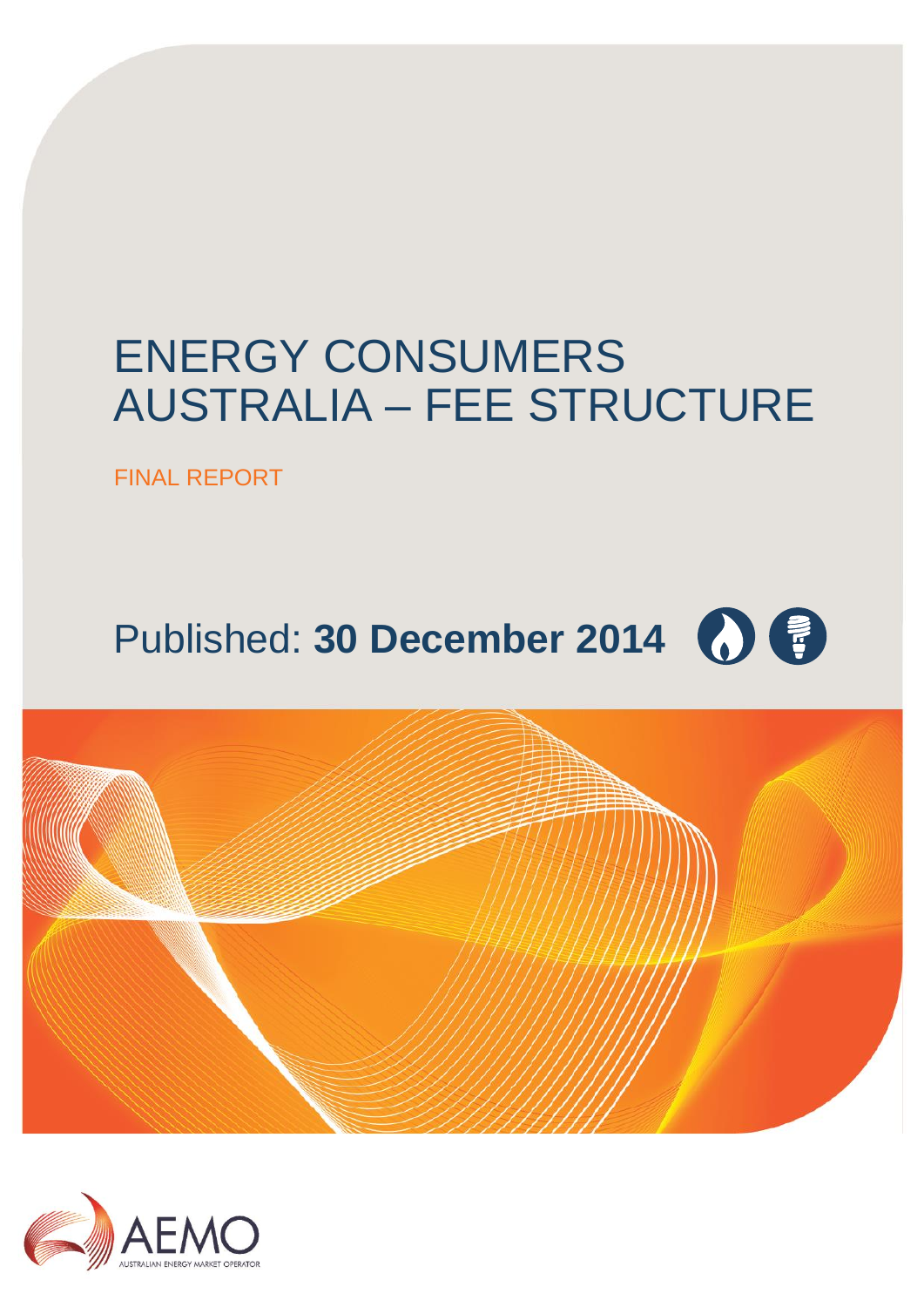# **CONTENTS**

|     | <b>CHAPTER 1 - FINAL DETERMINATION OVERVIEW</b>                                                                          | 3                        |
|-----|--------------------------------------------------------------------------------------------------------------------------|--------------------------|
| 1.1 | Key information                                                                                                          | 3                        |
| 1.2 | <b>Guiding principles</b>                                                                                                | $\overline{4}$           |
| 1.3 | Background                                                                                                               | $\overline{\mathcal{A}}$ |
| 1.4 | Recovery of ECAs costs – final fee methodology                                                                           | $\overline{4}$           |
| 1.5 | Fee structure period                                                                                                     | 5                        |
|     | <b>CHAPTER 2 - SUBMISSIONS TO THE CONSULTATION</b>                                                                       |                          |
|     | <b>PAPER</b>                                                                                                             | 6                        |
| 2.1 | List of respondents and issues commented on in submissions                                                               | 6                        |
| 2.2 | Accuracy of retailers small customer connection points                                                                   | $\overline{7}$           |
| 2.3 | Connection point definition to be reviewed if rule changes to establish multiple trading<br>relationships (MTR) progress | 7                        |
| 2.4 | ECAs purpose and constitution to reflect users-pays                                                                      | 8                        |
| 2.5 | Recovery based on caps or segmentation of costs                                                                          | 8                        |
| 2.6 | Energy bodies under the "retail exemption" from market responsibilities                                                  | 8                        |
|     | <b>APPENDIX A – CURRENT CONSUMER ADVOCACY PANEL</b>                                                                      |                          |
|     | <b>FEE STRUCTURES</b>                                                                                                    | 9                        |
| A.1 | Consumer advocacy panel current fee structure                                                                            | 9                        |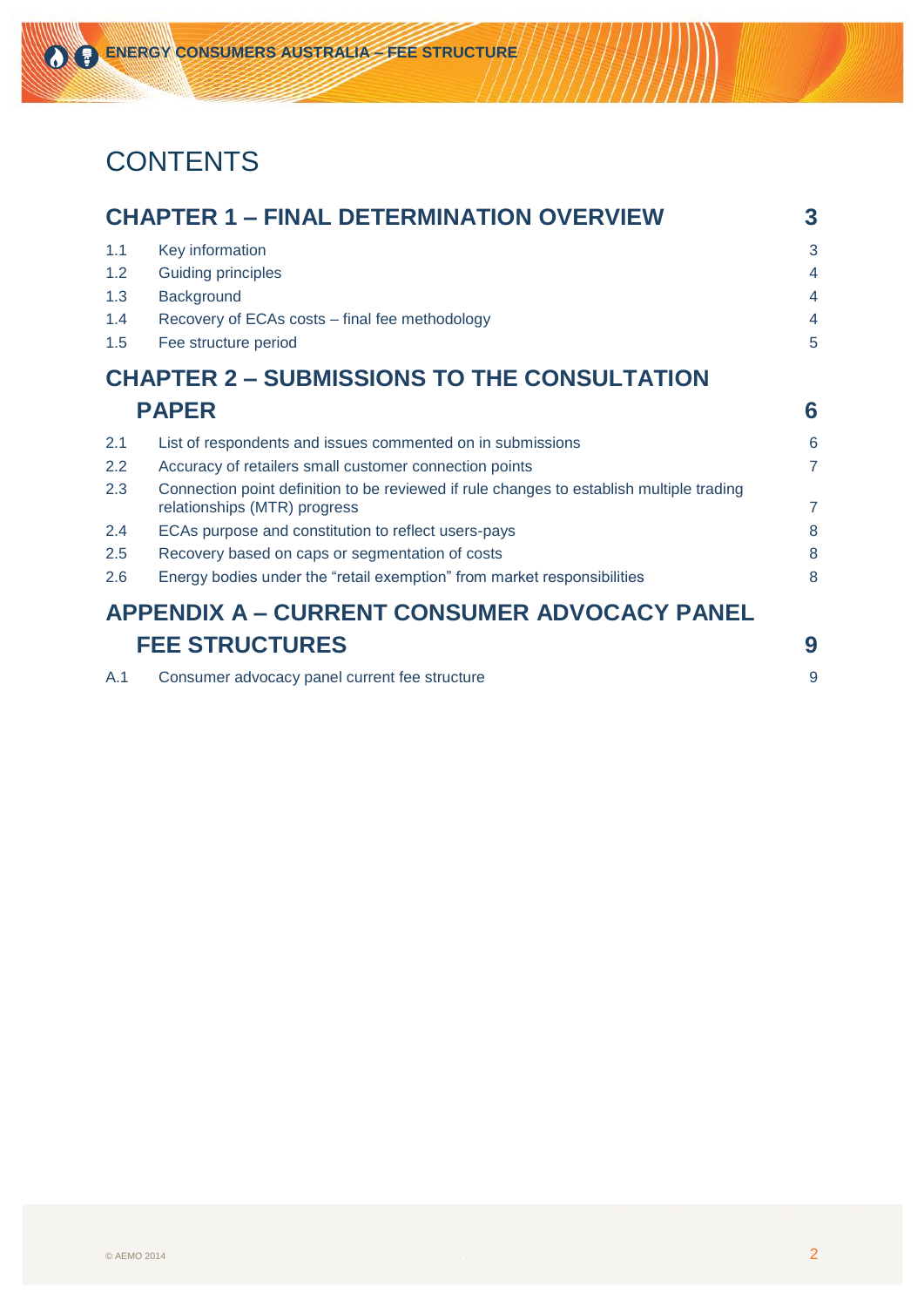## <span id="page-2-0"></span>CHAPTER 1 – FINAL DETERMINATION OVERVIEW

In May 2014 the Council of Australian Governments (COAG) Energy Council approved the establishment of the Energy Consumers Australia (ECA) to promote the long term interests of energy consumers, in particular for residential customers and small business customers. Australian Energy Market Operator Limited (AEMO) is required to recover the funding for the ECA from market participants.

#### <span id="page-2-1"></span>**1.1 Key information**

| Purpose                                           | To outline the fee structure to recover funds for the ECA.                                                                                                                                                                                                                                                                                                                                                                     |                     |  |                                                                   |  |  |
|---------------------------------------------------|--------------------------------------------------------------------------------------------------------------------------------------------------------------------------------------------------------------------------------------------------------------------------------------------------------------------------------------------------------------------------------------------------------------------------------|---------------------|--|-------------------------------------------------------------------|--|--|
| Date applicable                                   | 30 January 2015                                                                                                                                                                                                                                                                                                                                                                                                                |                     |  |                                                                   |  |  |
| Scope of final                                    | ECA fee structure relates to:                                                                                                                                                                                                                                                                                                                                                                                                  |                     |  |                                                                   |  |  |
| determination                                     | <b>Electricity markets</b><br>$\bullet$                                                                                                                                                                                                                                                                                                                                                                                        |                     |  |                                                                   |  |  |
|                                                   | Gas retail markets                                                                                                                                                                                                                                                                                                                                                                                                             |                     |  |                                                                   |  |  |
| <b>Consultation process</b><br>timetable overview | The following table outlines the consultation process for this review.                                                                                                                                                                                                                                                                                                                                                         |                     |  |                                                                   |  |  |
|                                                   | <b>Milestone</b>                                                                                                                                                                                                                                                                                                                                                                                                               | Date                |  | <b>Comments</b>                                                   |  |  |
|                                                   | Publication of Notice of Consultation                                                                                                                                                                                                                                                                                                                                                                                          | 10 October<br>2014  |  | Completed.                                                        |  |  |
|                                                   | Closing date for submissions<br>received to the Notice of<br>Consultation                                                                                                                                                                                                                                                                                                                                                      | 24 October<br>2014  |  | Three submissions<br>received and published<br>on AEMO's website. |  |  |
|                                                   | Final fee structure published.                                                                                                                                                                                                                                                                                                                                                                                                 | 30 December<br>2014 |  | Completed.                                                        |  |  |
|                                                   |                                                                                                                                                                                                                                                                                                                                                                                                                                |                     |  |                                                                   |  |  |
| Final methodology -<br><b>Electricity markets</b> | ECA electricity costs to be recovered on the basis of a charge per connection point<br>for small customers. <sup>1</sup>                                                                                                                                                                                                                                                                                                       |                     |  |                                                                   |  |  |
| Final methodology -<br><b>Gas markets</b>         | ECA gas costs to be recovered on the basis of a charge 'per customer supply point'<br>for gas retail markets.                                                                                                                                                                                                                                                                                                                  |                     |  |                                                                   |  |  |
| <b>Inquiries</b>                                  | Mr. Jack Fitcher<br>Ms. Sandra Chui<br><b>Chief Financial Officer</b><br><b>Group Manager Commercial Services</b><br>Australian Energy Market Operator Ltd<br>Australian Energy Market Operator Ltd<br>Level 22, 530 Collins St<br>Level 22, 530 Collins St<br>Melbourne Vic 3000<br>Melbourne Vic 3000<br>Phone: (03) 9609 8623<br>Phone: (03) 9609 8506<br>Email: Jack.Fitcher@aemo.com.au<br>Email: Sandra.Chui@aemo.com.au |                     |  |                                                                   |  |  |

<sup>1</sup> Small customers are defined in the National Energy Retail Law which can be accessed through[: http://www.aemc.gov.au/Australias-Energy-](http://www.aemc.gov.au/Australias-Energy-Market/Market-Legislation/Relevant-Legislation-Retail-Energy)Market/Market-Legislation/Relevant-Legislation-Retail-Energy.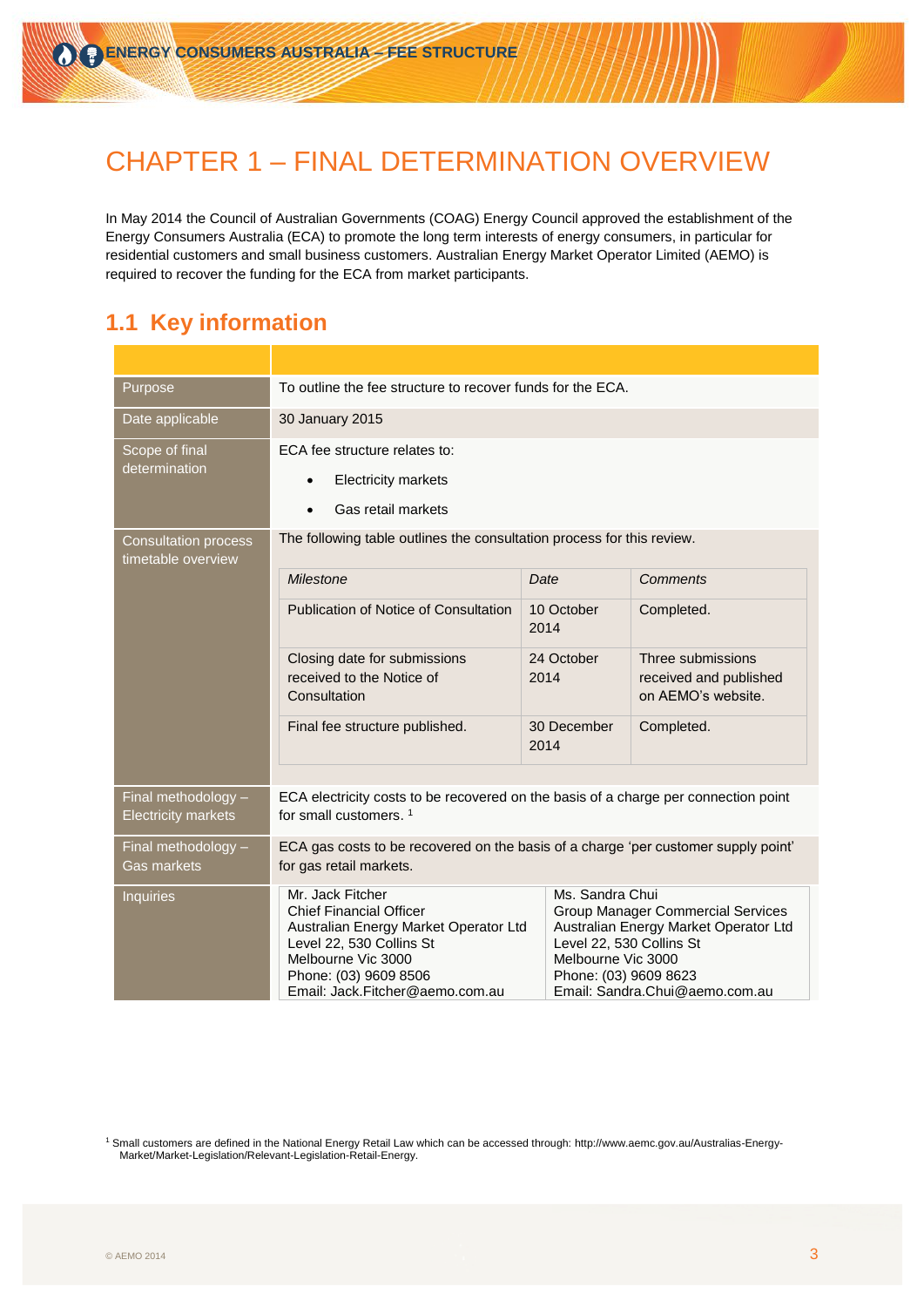#### <span id="page-3-0"></span>**1.2 Guiding principles**

In determining the fee structure, AEMO must have regard to a number of principles that are prescribed in the NGR.

#### **Principle^**

- Fees and charges are to be determined on a non-profit basis that provides for full cost recovery.
- The structure of the participant fees should be simple.
- Participant fees should not unreasonably discriminate against a category or categories of registered participants.
- The components of participant fees charged to each registered participant should be reflective of the extent to which AEMO's budgeted revenue requirements involve that registered participant.
- The structure of the participant fees should provide for the recovery of AEMO's budgeted revenue requirements on a specified basis.

 ^ These principles are prescribed under the national gas objective (NGO) (section 23 of the National Gas Law (NGL)) and under the national electricity objective (NEO) (section 2.11.1 of the National Electricity Rules (NGR)).

These principles may often be competing, for example a strong cost-reflective (user pays) structure is unlikely to be simple. AEMO's objective is to find a balance between any competing principles.

#### <span id="page-3-1"></span>**1.3 Background**

Consumer advocacy in gas and electricity markets is currently supported by the Consumer Advocacy Panel (CAP), which was established under the Australian Energy Market Commission Establishment Act 2004. The purpose of the CAP is to facilitate a program of grants, which provides targeted funding to help ensure that decision-makers are informed of the interests of all classes of end-use consumers.

Funding for the CAP is approved annually by the COAG Energy Council (and previously the SCER), with the majority of this amount (excluding a portion for WA and NT) being collected by AEMO through participant fees. The fees are charged to electricity retailers and wholesale customers on a per-MWh rate, and to gas customers on a per-supply point rate.

At the May 2014 meeting of the COAG Energy Council, it was agreed that the ECA be established. Also at this meeting the ECA company constitution was agreed to.

Under the ECA Constitution the objective of the ECA is to:

"(a) To promote the long term interest of Consumers of Energy with respect to the price, quality, safety, reliability and security of supply of Energy services by providing an enabling strong, coordinated, collegiate evidence based on consumer advocacy on National Energy Market matters of strategic importance or material consequence for Energy Consumers, in particular for Residential Customers and Small Business Customers."

#### <span id="page-3-2"></span>**1.4 Recovery of ECAs costs – final fee methodology**

| <b>Market</b>      | <b>Basis for ECA fee recovery</b>                                                                                                       |
|--------------------|-----------------------------------------------------------------------------------------------------------------------------------------|
| <b>Electricity</b> | Recovered from National Electricity Market customers on the basis of a charge per<br>connection point for small customers. <sup>2</sup> |
| Gas                | Recovered from FRC gas markets based on a 'customer supply point'.                                                                      |

<sup>2</sup> Small customers are defined in the National Energy Retail Law which can be accessed through[: http://www.aemc.gov.au/Australias-Energy-](http://www.aemc.gov.au/Australias-Energy-Market/Market-Legislation/Relevant-Legislation-Retail-Energy)Market/Market-Legislation/Relevant-Legislation-Retail-Energy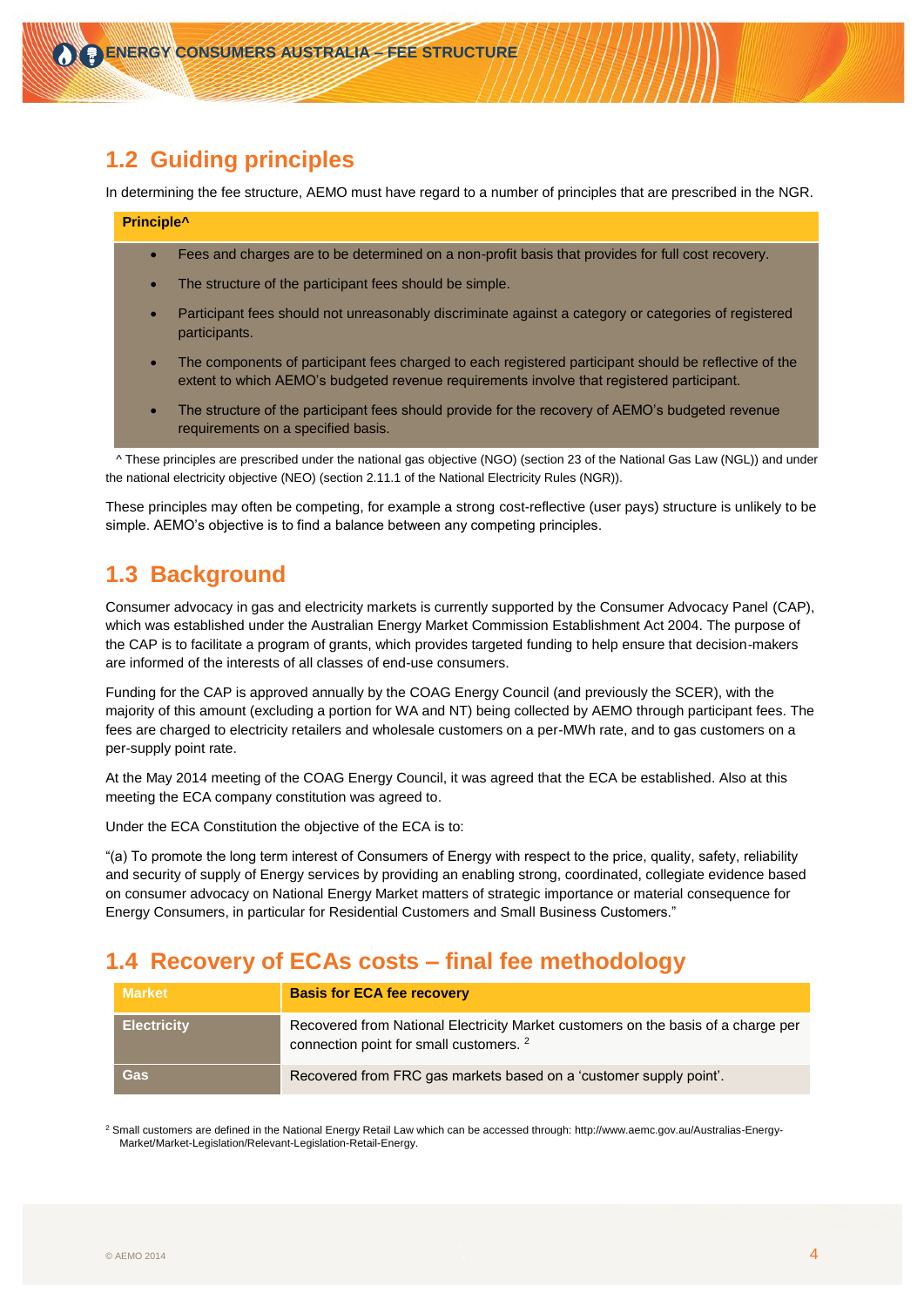## <span id="page-4-0"></span>**1.5 Fee structure period**

The future review of the ECA fees will be incorporated into the ongoing review of AEMO's electricity and gas fees. The structure of AEMO's electricity fees will be reviewed in mid-2016 while the next review of the structure of AEMO's gas fees is planned to occur in 2017.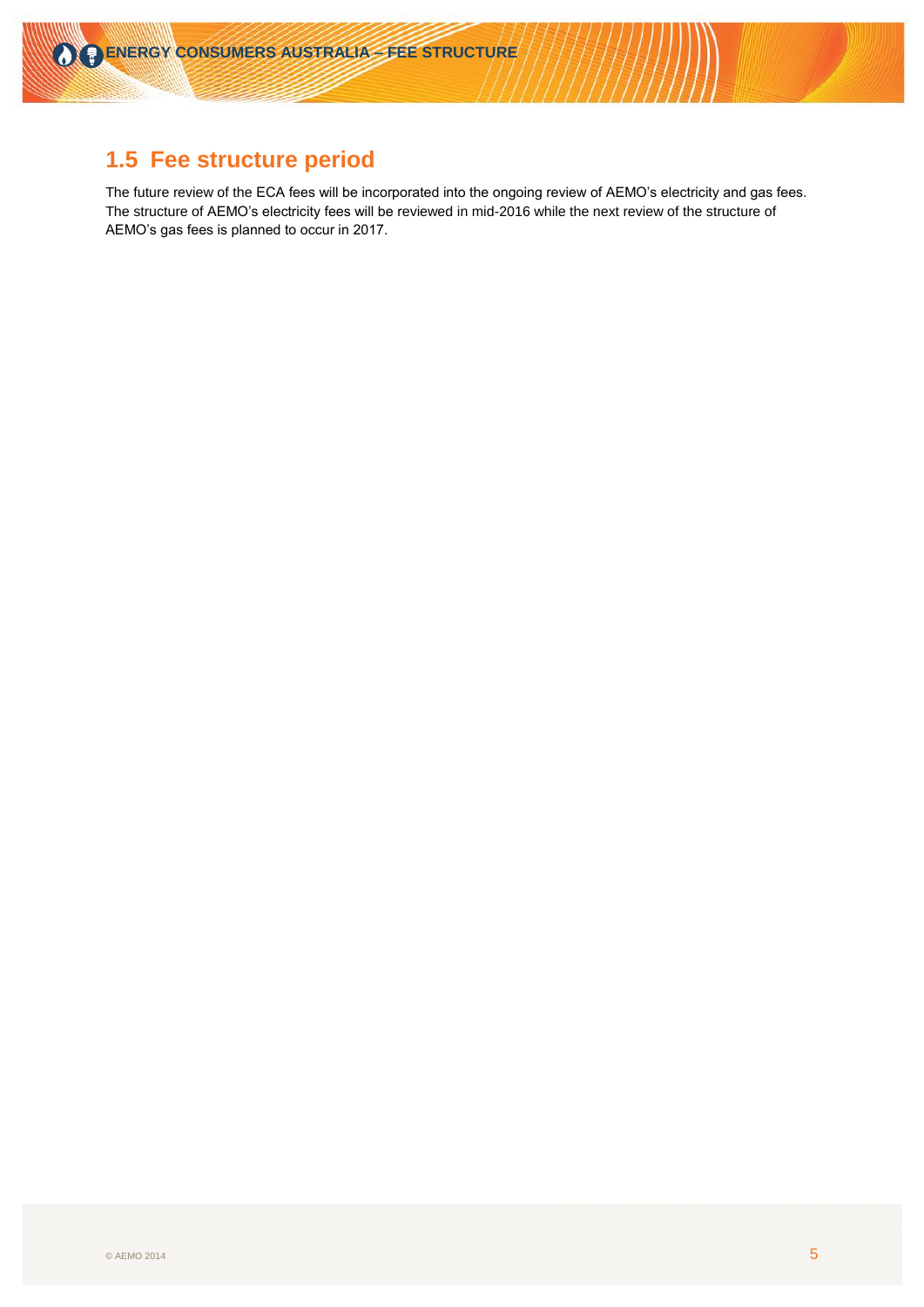# <span id="page-5-0"></span>CHAPTER 2 – SUBMISSIONS TO THE CONSULTATION PAPER

## <span id="page-5-1"></span>**2.1 List of respondents and issues commented on in submissions**

Three submissions were received to the consultation paper:

| <b>Respondent</b>                                | <b>Issue</b> |                                                                                                                                                                                                                                                                                                                                                                                                                                                                                                                                                                                                                                                                                                                                                           | <b>Discussed</b><br>in section |
|--------------------------------------------------|--------------|-----------------------------------------------------------------------------------------------------------------------------------------------------------------------------------------------------------------------------------------------------------------------------------------------------------------------------------------------------------------------------------------------------------------------------------------------------------------------------------------------------------------------------------------------------------------------------------------------------------------------------------------------------------------------------------------------------------------------------------------------------------|--------------------------------|
| <b>Energy Retailers</b><br><b>Association of</b> | $\bullet$    | ERAA supports the proposed methodology in the consultation<br>paper.                                                                                                                                                                                                                                                                                                                                                                                                                                                                                                                                                                                                                                                                                      |                                |
| <b>Australia (ERAA)</b>                          | $\bullet$    | Acknowledged the ECA is established to represent the interests of<br>residential and small business consumers and the electricity cost<br>recovery methodology under the CAP (by MWh) would<br>disproportionately allocate costs to large customers.                                                                                                                                                                                                                                                                                                                                                                                                                                                                                                      |                                |
|                                                  |              | ERAA noted AEMO's proposal to leverage the Market Settlement<br>and Transfer Solutions (MSATS) application to determine a<br>FRMP's small connection points. ERAA seeks clarification from<br>AEMO as to how it will ensure that a retailer's small customer<br>connection points total is accurate for the calculation of the<br>retailers ECA charges.                                                                                                                                                                                                                                                                                                                                                                                                  | 2.2                            |
| <b>Energy Australia</b>                          | $\bullet$    | Energy Australia supports the proposed methodology to recover<br>fees for the ECA by connection point rather than per MWh for<br>electricity.                                                                                                                                                                                                                                                                                                                                                                                                                                                                                                                                                                                                             |                                |
|                                                  | $\bullet$    | Energy Australia noted that the definition of connection point<br>should be reviewed if rule changes to establish multiple trading<br>relationships (MTR) at each connection point progress.                                                                                                                                                                                                                                                                                                                                                                                                                                                                                                                                                              | 2.3                            |
| <b>Major Energy</b><br><b>Users Inc. (MEU)</b>   | $\bullet$    | MEU noted that the initial concept of the intended role of the ECA<br>and the proposed constitution was to support residential and small<br>business customers. However the MEU highlighted that the<br>development of the ECA has been modified so that it is not only to<br>represent the large number of small business and residential<br>consumers of energy, the ECA is also required to continue<br>providing grants to advocacy groups which represent the interests<br>of other sectors of the energy markets. It noted AEMO should<br>ensure its approach to acquire funds for ECA adequately recovers<br>the funds in a manner that ensures all energy users contribute to<br>the advocacy undertaken on their behalf in an equitable fashion. | 2.4                            |
|                                                  |              | Whilst MEU agrees with the observation that allocating costs<br>using a consumption MWh basis means a disproportionate<br>allocation of the cost is allocated to large energy consumers, MEU<br>is not convinced that allocation of cost per connection point would<br>be the solution as some funds provided to the ECA are likely to be<br>allocated to large consumers through grants made by the ECA.<br>MEU seeks AEMO to consider using a volume related charge but<br>with a maximum cap, or a segmentation of costs using energy                                                                                                                                                                                                                  | 2.5                            |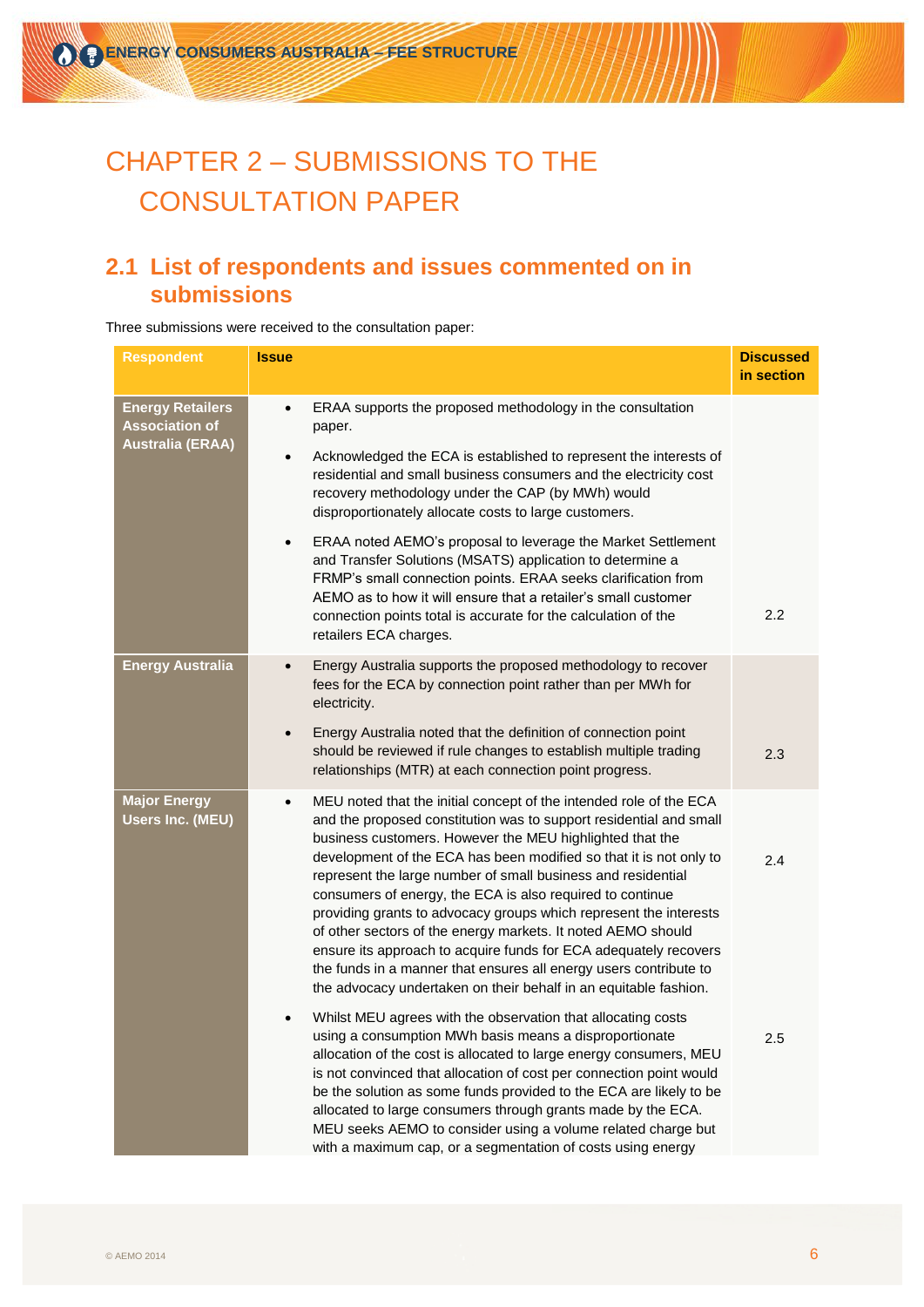

2.6

#### <span id="page-6-0"></span>**2.2 Accuracy of retailers small customer connection points**

ERAA made the following submission clarification:

"Recovery process - ERAA notes the proposal for AEMO to leverage the Market Settlement and Transfer Solutions (MSATS) application to determine a FRMP's small connection points. The use of this application will allow the recovery process to commence as of 1 January 2015. The ERAA seeks clarification from AEMO as to how they will ensure that a retailer's small customer connection points total is accurate for the calculation of the retailer's ECA charge.

The ERAA understands that a significant number of National Metering Identifiers (NMIs) do not currently appear in MSATs, specifically where customers have not selected a new retailer since the commencement of retail contestability. Provided that this is taken into account when allocating the cost to ensure a fair and equal allocation amongst retailers, the ERAA is comfortable with the approached outlined in the Consultation."

AEMO's position:

The NMIs that are part of the NEM and not currently loaded in MSATS are all located in the Queensland region. In order to take these NMIs into account, the number of NMIs, and expected rate of growth, will be sourced annually from the distributor.

#### <span id="page-6-1"></span>**2.3 Connection point definition to be reviewed if rule changes to establish multiple trading relationships (MTR) progress**

Energy Australia noted in their submission:

"The definition of connection point should be reviewed if rule changes to establish multiple trading relationships (MTR) at each connection point progress. We note the proposed demand response mechanism would also introduce multiple relationships at one connection point with the creation of a demand response aggregator role"

AEMO's position:

If multiple trading relationships or the demand response mechanism are introduced, the ECA fee structure will be reviewed.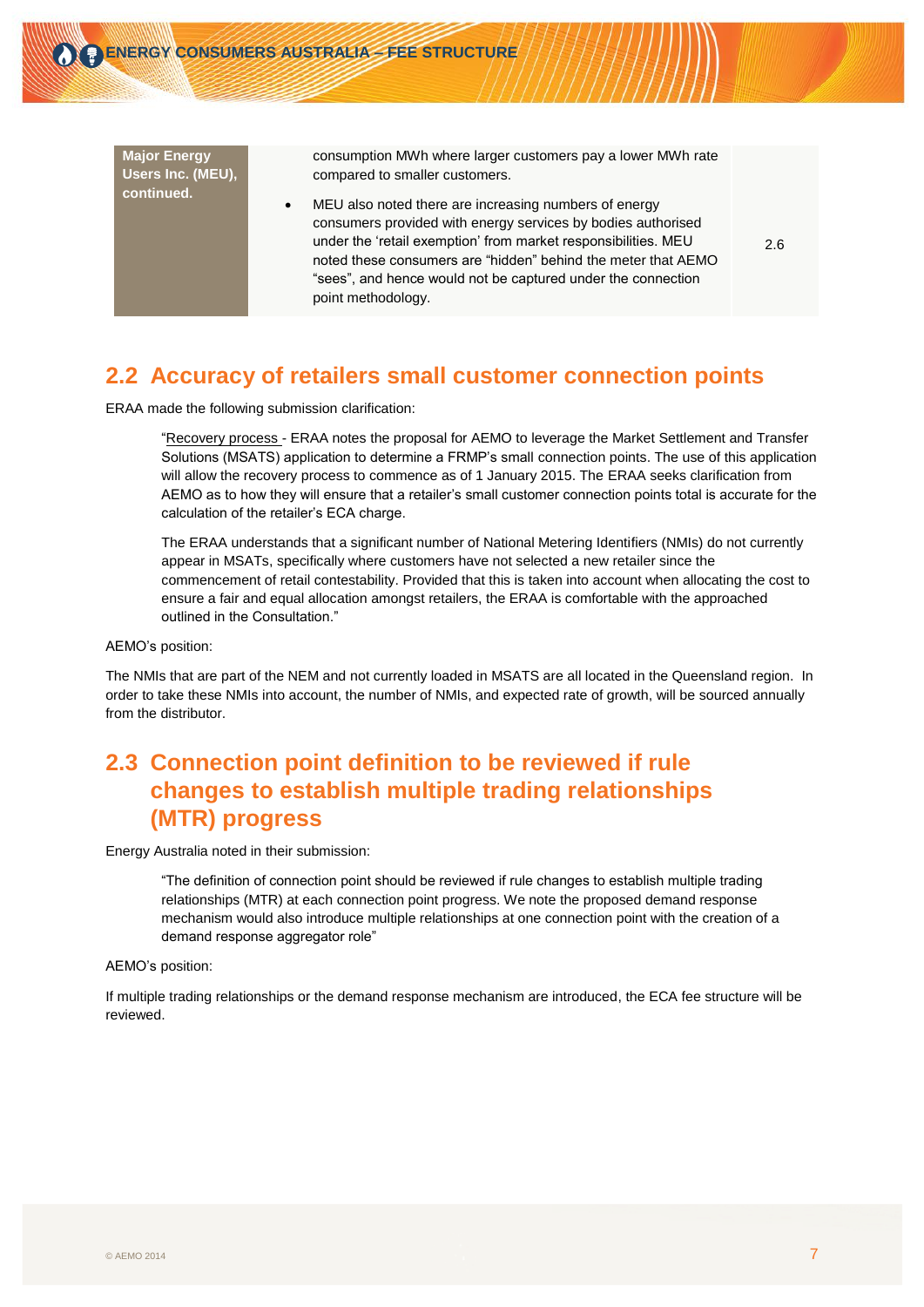#### <span id="page-7-0"></span>**2.4 ECAs purpose and constitution to reflect users-pays**

MEU noted in their submission:

"The development of the ECA has been modified so that it is not only to represent the large number of small businesses and residential consumers of energy, the ECA is also required to continue providing grants to advocacy groups which represent the interest of other sectors of the energy markets"

#### AEMO's position:

In referencing the ECA constitution, the ECA Implementation plan Synopsis and the Hansard of SA Parliament House of Assembly held on the 15 October 2014, it is clearly outlined in these documents that the ECA's objective is to represent in particular residential customers and small business customers.

AEMO acknowledges that when the ECA is established and operational, its initiatives and objectives can be reviewed annually to test the validity of its initial purpose, and representation of type of customers. This will be taken into account when the ECA electricity fee structure is next reviewed in mid-2016.

#### <span id="page-7-1"></span>**2.5 Recovery based on caps or segmentation of costs**

MEU in their submission encouraged AEMO to consider:

"equity between consumers is maintained by applying a volume related charge but with a cap (i.e. maximum payment), or having somewhat different charges for different consumer segments (i.e. with larger customers paying a lower MWh rate)"

AEMO's position:

In determining the fee structure, consideration needs to be given to the underlying key guiding principles of "simplicity" and "not unreasonably discriminating against a category or categories of participants". In adopting these guiding principles, AEMO believes the tiered rate approach suggested by MEU will prove difficult in determining a \$ maximum cap that truly reflects ECA costs in carrying out its objectives, and therefore assumptions may lead to bias between large and small customers.

AEMO's position to apply a single consistent rate, on the basis of customer supply points, best reflects an equitable, simple approach that allows small or large businesses to be a cost neutral.

#### <span id="page-7-2"></span>**2.6 Energy bodies under the "retail exemption" from market responsibilities**

MEU in their submission noted:

"there are increasing numbers of energy consumers provided with energy services by bodies under the "retail exemption" from market responsibilities. This means that there are significant numbers of consumers that are being "hidden" behind the meter that AEMO "sees". These consumers will benefit from the advocacy undertaken via the ECA funding, yet would not be captured under the AEMO approach of levying costs per connection point."

#### AEMO's position:

Exempt embedded network consumers that purchase from the embedded network owner's retailer will not be included in the supply point count. As the embedded network owner is effectively on-selling electricity to these consumers, it can be considered as not being part of the market.